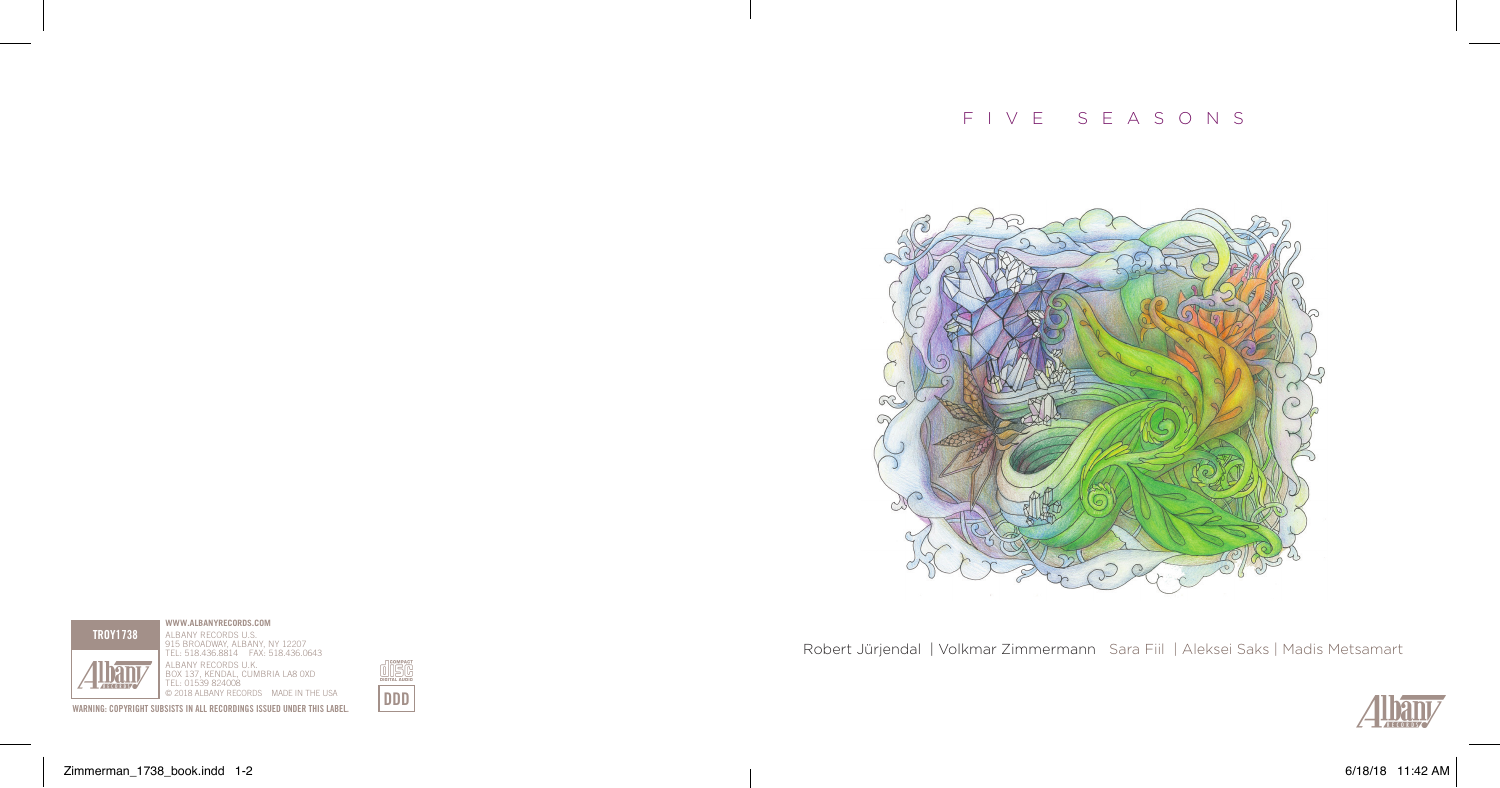

### **f i v e s e a s o n s**

**Robert Jürjendal***, composer, electric guitar, U8 Touch guitar, treatments* Volkmar Zimmermann*, acoustic guitar* Sara Fiil*, soprano* Aleksei Saks*, trumpet, corno da caccia* Madis Metsamart*, glockenspiel, vibraphone, bow*

The history of the Five Seasons goes back to 2012 when Robert Jürjendal, Estonian composer and guitarist, listened the recording of Corona Guitar Kvartet, recommended by Andrew McKenzie, a British avant-garde musician. After this, Jürjendal connected with Volkmar Zimmermann, a guitarist of the CGK who asked Robert Jürjendal to write a duo for him and soprano Sara Fiil. The first piece was *Love's Philosophy*, based on the poetry of an 19th century English poet P. B. Shelley (1792-1822) whose texts were used also in Jürjendal's following pieces *To*, *One Word* and *Mutability*.

Jürjendal's main musical activity has since been basically in contemporary electroacoustic guitar area, with the elements of classical, minimal, rock and electronic music. The special membership and sound of FS inspired Jürjendal to choose more academic writing, influenced by early guitar and lute music with the essence of romantic melancholy together with a complex contemporary harmony and sound conception. From this point, the collaboration between Jürjendal and Zimmermann developed gradually. Later, two more members, a trumpet player Aleksei Saks (UMA) and a percussionist Madis Metsamart (Estonian State Symphony Orchestra) joined the group. It is interesting to mention that both Saks and Metsamart had played in a duo with Jürjendal years before, and the same occurred with Zimmermann and Fiil who both were long time collegues and band mates.

The enlarged ensemble gave a birth to the *Mutability* and *Bells From The Past*. In order to reach in more specific sound area, Jürjendal added himself as a player with his semi-acoustic guitar and electronics. He also continued to write new pieces and revisited his own previous compositions to make them playable for the Five Seasons ensemble. The opening piece of the album, *Autumn Prelude*, which was originally a piece for solo guitar, got two unexpected layers from bowed vibraphone and sustained electric guitar played with an Ebow. Also *Passacaglia*, originally written for a guitar tuned in fifths, was transposed and played with U8 Touch Guitar. *Ballad*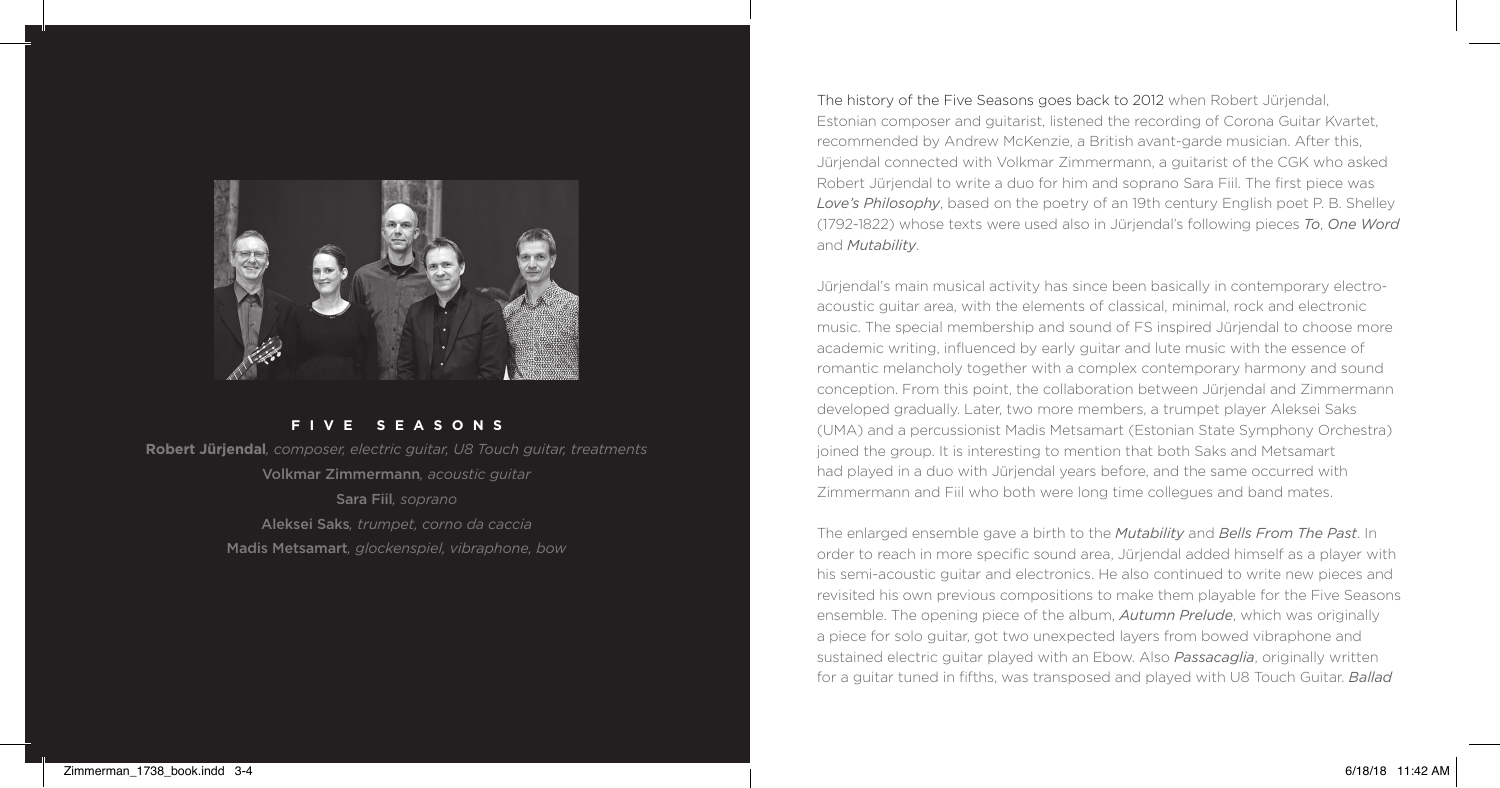*To the Holy Mother* was originally a piece for a solo guitar, now rearranged for two different guitars: a classical guitar and U8 Touch Guitar, played with a volume pedal to get the feeling of a bowed instrument.

In April 2013 Five Seasons presented their first program at Estonian Music Days, performing in the House Of Black Heads, in Old Tallinn. The performance was recorded live by Estonian Classical Radio. After a successful presentation, Zimmermann and Jürjendal decided to record the first album of Five Seasons.

In October 2016 Volkmar Zimmermann and Sara Fiil came to Tallinn for a one-week recording session at St. Jacobs Church in Viimsi, a beautiful place on the coast of the Baltic Sea. The next session took place at Nõmme Saviour Church in a green and silent region of Nõmme, a suburb of Tallinn, in June 2017. Both recordings were made by one of the best Estonian sound engineers Tanel Klesment. Later, Jürjendal's guitar with some electronic treatments was recorded at his own Aaviku Farmstead Studio, in the countryside 40 km from Tallinn. The mixing process of the album began in the Summer 2017 and was completed finally in the beginning of 2018.

### THE PERFORMERS

**Robert Jürjendal** (1966, Estonia) studied classical guitar and composition at Tallinn's Georg Ots Music School. From 1992-1997 he participated in the Robert Fripp Guitar Craft Courses. He has written music for classical and contemporary guitar, cembalo, mixed ensembles and choirs. His compositions include both traditional and contemporary elements, from traditional music to post-rock and ambient jazz. Robert Jürjendal has recorded more than 50 albums and recorded and played together with both Estonian and foreign artists including: Weekend Guitar Trio, Fragile, UMA, Vox Clamantis, Estonian Philharmonic Choir and many others.

Robert Jürjendal has recorded three solo albums as well as written music for several art and documentary films, art exhibitions and theatre. (http://robertjyrjendal.com)

**Volkmar Zimmermann** (1956, Germany) studied guitar at Hochschule für Musik und Darstellende Kunst in Frankfurt am Main and at The Royal Academy of Music in Copenhagen, where he graduated with a concert-diploma in 1988. He has performed extensively throughout Europe, Russia and North America both as a soloist and as chamber musician in collaboration with numerous classical and contemporary ensembles. Volkmar Zimmermann is founding member of the *Corona Guitar Kvartet* and the *Gantriis-Zimmermann Guitar Duo.* Volkmar Zimmermann has appeared on several recordings, since his album-debut with German contemporary jazz-rock band PSI in 1977. His guitar playing embodies as well as expresses the essence of aesthetics, whether in classical canonized works by heritage-composers, or in contemporary works written especially for him or his ensembles. (www.volkmarzimmermann.com)

**Sara Fiil** (1973, Denmark) is a versatile singer devoted to many musical genres. She has been a part of the alternative classical music scene since her graduation from VMK - Academy of Music and Dramatic Arts, Southern Denmark in 2004. In 2005 she founded the opera company Den Rullende Opera (The Rolling Opera). Sara Fiil has performed both with rockbands (just like SPEKTR) and as classical churchsinger. With guitarist Volkmar Zimmermann she performed on Martin Hall's album *Hospital Cafeterias* (2009) and on Faye-Ellen Silverman's album *Transatlantic Tales* (2011) (Albany TROY1250). She joined Five Seasons in 2013 for their performance at Tallinn Music Days.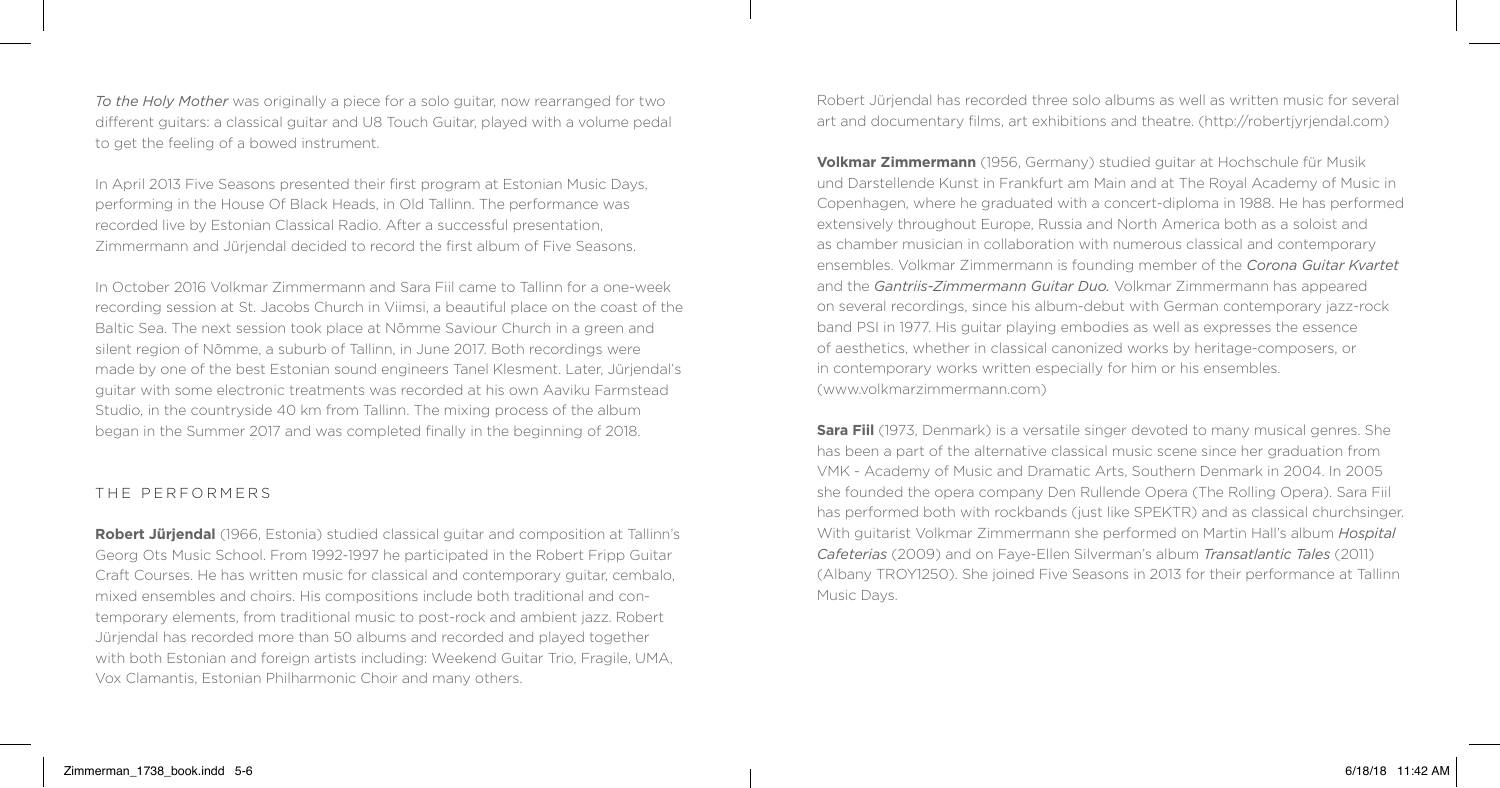**Aleksei Saks** (1971, Estonia) studied classical trumpet at the Estonian Academy Of Music and Theatre. He has had wide experience playing classical and baroque music with the Estonian National Symphony Orchestra, Tallinn Chamber Orchestra, Tallinn Brass, Latvian Chamber Orchestra and the Lithuanian Chamber Orchestra. During the period 1998-2008 he was active as a manager and member of the Estonian Dream Big Band, collaborating with such jazz music stars as the New York Voices, Dennis Rowland, Randy Brecker, Ray Anderson, Freddy Cole and others. His record *O Grande Amor* (2002), with jazz quartet and string orchestra was nominated for the Estonian Music Awards (2003). In 2007 he founded the duo UMA with Robert Jürjendal, which released four ambient jazz records featuring musicians from various artistic backgrounds. UMA perfomed at jazz festivals and venues all across Europe.

**Madis Metsamart** (1971, Estonia) graduated from the Tallinn Secondary Music School in 1989 and the Tallinn Music Academy in 1994 as a percussion soloist and teacher. From 1990 to 1991 he worked in the Estonian National Symphony Orchestra as a percussionist, from 1991 to 2005 in the Estonian National Opera as a co-principal timpanist and again from 2005 in the Estonian National Symphony Orchestra as a solo timpanist and group leader. Madis Metsamart is an active chamber musician and soloist, participating in numerous projects in Estonia and abroad including the Tallinn Chamber Orchestra, NYYD Ensemble, Tallinn Baroque Orchestra, Nordic Symphony Orchestra and PaukenfEst percussion ensemble an others. His playing can be heard on several CDs released by Christophorus, bis, ECM, harmonia mundi etc.

#### Acknowledgments

All tracks composed and arranged by Robert Jürjendal

Lyrics by Percy Bysshe Shelley

Produced by Volkmar Zimmermann

Recorded October 2016 at St.Jacobs Church, Viimsi/Estonia and June 2017 at Nõmme Saviour Church, Tallinn/Estonia

Additional recordings made by Robert Jürjendal at Aaviku Farmstead Studio, Harju/Estonia

Recording Engineer, mixing and editing: Tanel Klesment Mastered by Tanel Klesment

Cover artwork: Kitty

Liner Notes by Robert Jürjendal; Robert Jürjendal plays a U8 Touch Guitar, designed by Markus Reuter

Volkmar Zimmermann plays a 'Karl Hermann Hauser 1937' guitar made by Nicolaus Wollf in 2011 and uses a Classic-High-End M amplifier by Stephan Schlemper.

Thanks to: Tanel Klesment, Andrew McKenzie, Anthony Evans, Silvi Teesalu, Mikk Leedjärv, Ove Sander, Toivo Treiblut, Peeter Põlluveer, Les Wilson, Bjarke Fiil, Bernt Hertz Jensen, Marianne Kortleven

Zimmermann, Frank Witzel, Audra Sabaliauskienė, Rikke Helms, Jens Rossel and Stine Ciconia Rejnholdt

Special thanks to: Stine C Music & Arts (Copenhagen), St. Jacobs Church in Viimsi, Church of The Redeemer in Nõmme and St. Barbara Hotel (Tallinn)

Thanks always to Bo Isholm.

This album is dedicated to Hans-Georg Zimmermann (29.12.1928-13.08.2016).

This recording was made possible with grants from Dansk Solistforbund, Solistforeningen af 1921 and with support from DJBFA —Composer and Songwriters Production Pool and Kodas Cultural Funds.